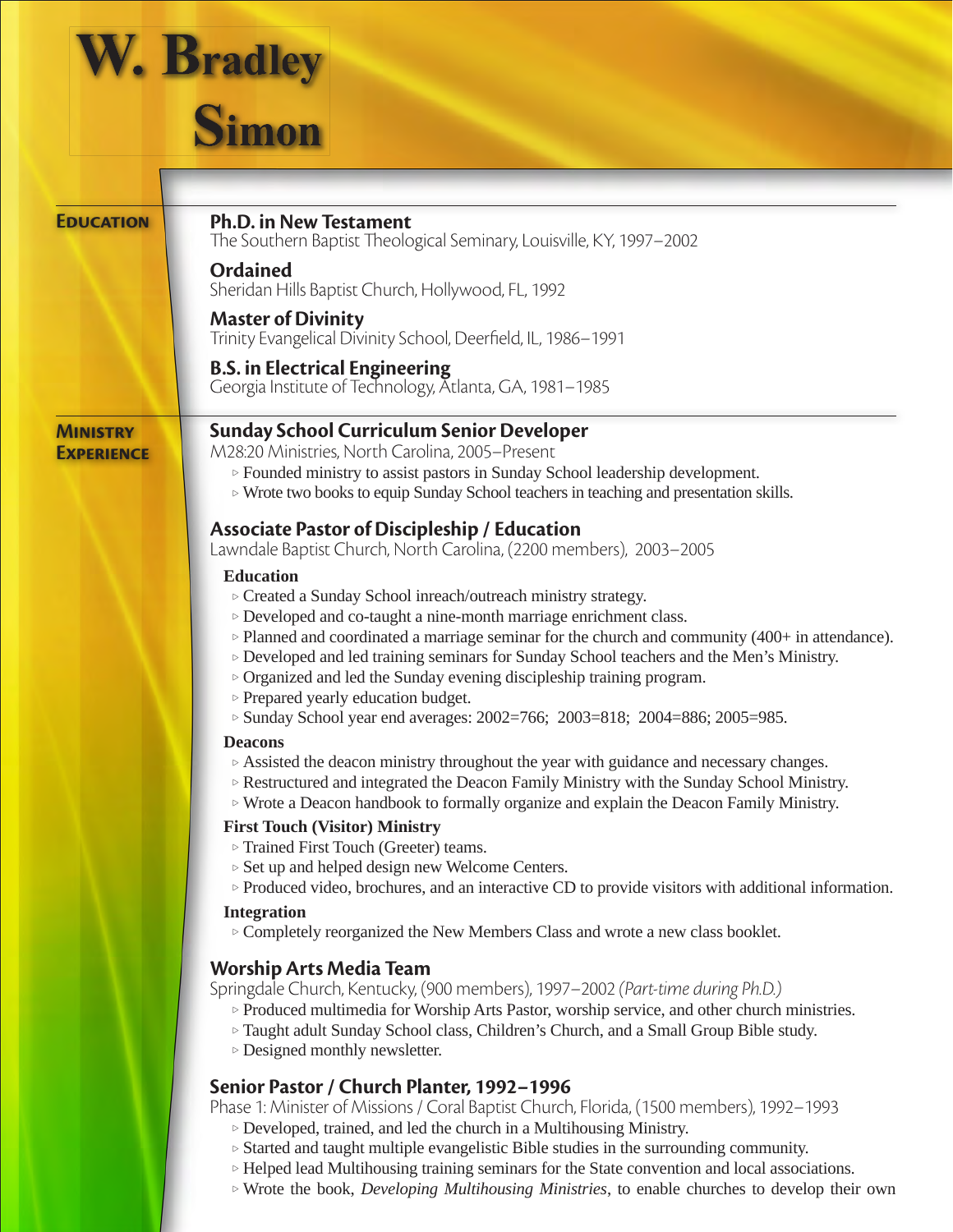| Multihousing Ministry. The Florida Baptist State Convention used this resource in their own<br>conferences.                                                                                                                                                                                                                                                                                                                                                                                                                                                                                                                                                                   |  |
|-------------------------------------------------------------------------------------------------------------------------------------------------------------------------------------------------------------------------------------------------------------------------------------------------------------------------------------------------------------------------------------------------------------------------------------------------------------------------------------------------------------------------------------------------------------------------------------------------------------------------------------------------------------------------------|--|
| $\triangleright$ Supervised and directed several summer mission youth groups and a mission team.                                                                                                                                                                                                                                                                                                                                                                                                                                                                                                                                                                              |  |
| Phase 2: Senior Pastor / Celebration Baptist Church, 1993-1996<br>> Started Celebration Baptist Church.<br>$\triangleright$ Supervised multiple summer mission groups.<br>> Led and trained laity in the areas of music, small groups, Sunday School, evangelism, etc.<br>▷ Produced Celebration's Mission Statement, Vision Statement, New Members Class, etc.<br>> Established the church budget.                                                                                                                                                                                                                                                                           |  |
| <b>Associate Pastor of Single Adults and Education</b><br>First Baptist Church of Libertyville, Illinois, (800 members), 1989-1990<br>> Led the Singles Leadership Committee, Sunday School, and Bible studies.<br>▷ Organized, trained, and equipped adult Sunday School leadership.<br>$\triangleright$ Coordinated singles retreats and socials.                                                                                                                                                                                                                                                                                                                           |  |
| <b>Student Pastor and Education</b><br>Flamingo Road Baptist Church, Florida, (600 members), Summer of 1987<br>▷ Organized and led youth ministries, retreats, and Bible studies.<br>▷ Trained adult Sunday School teachers.<br>▷ Served as V.B.S. pastor.                                                                                                                                                                                                                                                                                                                                                                                                                    |  |
| <b>Research and Development Engineer</b><br>Electromagnetic Sciences & LXE Inc., Georgia, 1981–87 (summers & full-time)<br>> Designed hardware and software for radar testing equipment.<br>> Generated and presented project proposals and deadlines.                                                                                                                                                                                                                                                                                                                                                                                                                        |  |
| <b>Childhood:</b> I was born on January 20, 1962 in Clearwater, Florida. My older sister is a school<br>teacher and my younger brother is a banker. My wife is also a middle child with an older brother who<br>is an SBC pastor and a younger brother who is a missionary with the International Mission Board.<br>We are grateful that our parents, siblings, and children are believers and for the solid childhood our<br>parents provided.                                                                                                                                                                                                                               |  |
| <b>Salvation:</b> As a Junior in high school, my best friend invited me to attend a weekly Bible study. I<br>accepted his invitation, and for the first time realized the reality of God. However, it was not until<br>later that summer, while attending a summer youth camp, that I clearly realized that I was a sinner<br>and could have an intimate relationship with God by repenting of my sin and fully trusting in Christ's<br>death as payment for my sin.                                                                                                                                                                                                          |  |
| <b>Call to Ministry:</b> Within six months of being saved, I began to sense God calling me into ministry,<br>and by the time I had finished my first two years at Georgia Tech, I knew for sure that God wanted<br>me to serve in full-time ministry.                                                                                                                                                                                                                                                                                                                                                                                                                         |  |
| <b>Family:</b> My wife, Kelly, was born August 25, 1965 in Hendersonville, North Carolina. I met her<br>during college and knew within a few months that she was the find of a lifetime. We married a few<br>years later in 1988 while I was in seminary. Kelly is a wonderful ministry partner and loves serving<br>in areas involving discipleship, mentoring women, women's ministries, outreach, visitation, and<br>serving as a greeter. We have three children: Andrew (1991), Jonathan (1993), and Brianna (1994).<br>Our family loves spending time together doing most things in the great outdoors: boating, camping,<br>hiking, biking, walking, and talking, etc. |  |
| <b>Life Purpose:</b> To know God intimately (John 15), live fully in Christ (John 10:10), serve in faith<br>(Hob 11) love my wife and children (Eph 5) load and minister in a local church (Eph 4) closely                                                                                                                                                                                                                                                                                                                                                                                                                                                                    |  |

**Personal**

(Heb. 11), love my wife and children (Eph. 5), lead and minister in a local church (Eph. 4), clearly teach God's Word (2 Tim. 3), and make disciples who glorify God and repeat the discipleship process in the lives of others (Matt.28:19-20).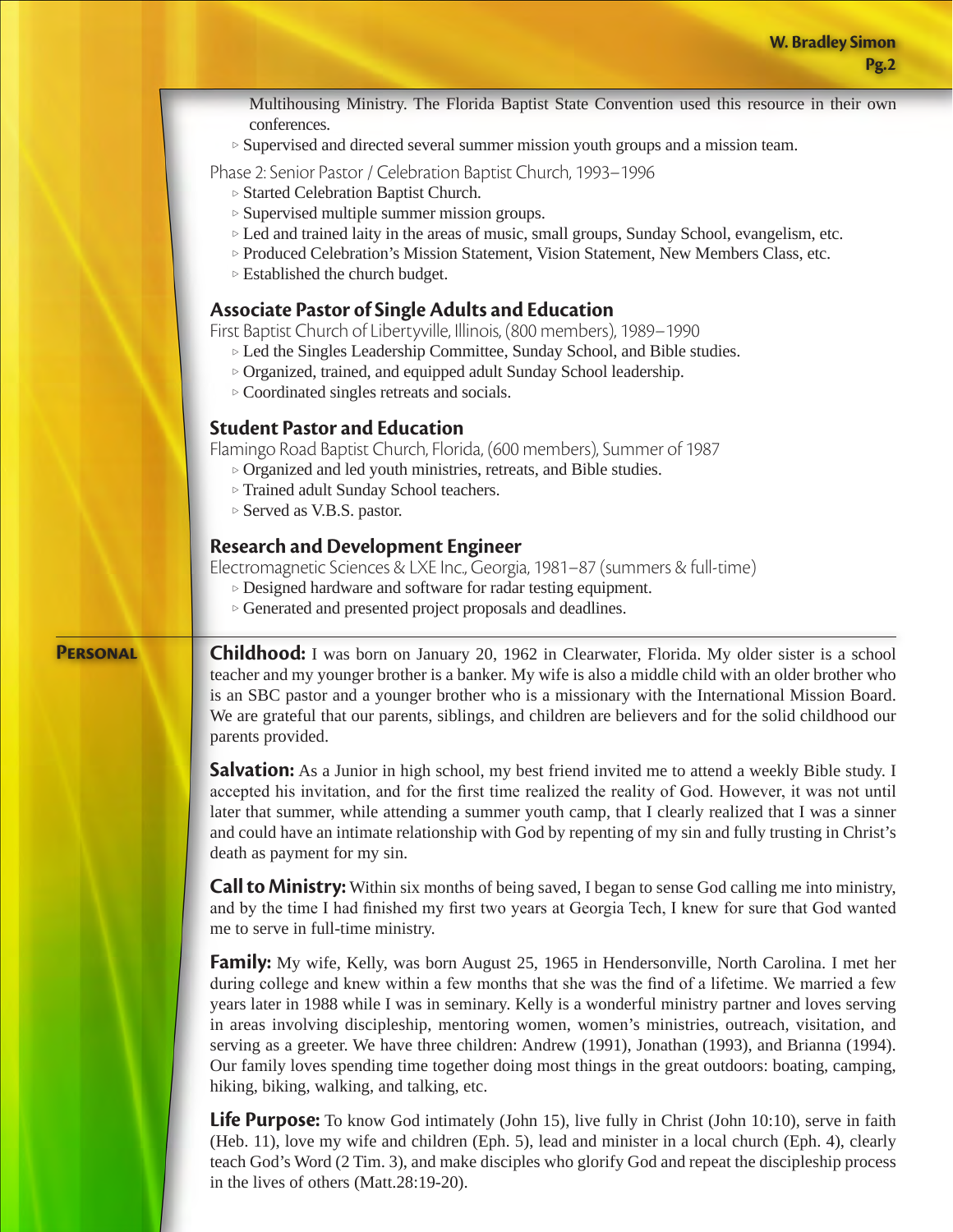## **Quick References**

The following Quick References are from individuals I have known and served with over the last 30 years.

"I have enjoyed the privilege of getting to know Brad & Kelly Simon. I have interacted with Brad in an academic environment, church setting, and on a personal level. One does not have to be around Brad very long to conclude that he is a warm, mature and a very genuine servant of our Lord with a strong Christlike character. Brad possesses solid academic skills, good people skills and a heart for ministering to others. Brad also possesses the unique balance of individual initiative and creativity while at the same time he functions as a team player.

 Professionally, Brad possesses a number of skills and can function with competence in several crucial areas such as theology, Biblical studies, Christian education, family ministry and discipleship. Brad and Kelly serve as excellent models of Christian marriage and family life. They work together as a team and wonderfully complement each other. I wholeheartedly recommend Brad for consideration for anyone looking for a high quality minister."

**Brad Waggoner**, *President of B&H (LifeWay) Publishing Group* (Kelly and I have known Brad and his wife since seminary.) 

"My relationship with Brad came after I resigned as the education pastor at Lawndale Baptist to serve with LifeWay in the Church Relations and Consulting. I remained at Lawndale moving from the position of education pastor to being a lay leader. After some time, Lawndale called Brad as the new Discipleship/Education Pastor and I developed a relationship as a colleague in education ministry, a lay leader serving under his leadership, and as his church consultant through LifeWay.

 In addition to Brad's responsibility of giving leadership to Life Journey Groups (Sunday School) and LifePlus (discipleship ministry) he developed quality marketing solutions that included print and digital multimedia tools. Even today, the DVD he developed is being used to acquaint guest and new members to the ministries of Lawndale. Brad is one who gives attention to detail which is matched by his eye catching creativity of print and multimedia materials."

**Keith Feather**, Church Relations & Consultant with LifeWay (known Brad 8 years) 

"During my time knowing Dr. W. Bradley Simon (Brad) at Lawndale Baptist Church while he served as the Associate Pastor of Discipleship / Education, Brad has proved, both in this staff position as well as sitting under his teachings in our Sunday Morning Sunday School class, to be very knowledgeable in the Bible, a very creative person in his teaching, personable, organized and overall has been one of my favorite pastoral staff members in many years in church. My wife and I think very highly of Brad and Kelly Simon in many ways."

**Terry Pettigrew**, *Manager with Multi-Packaging Solutions* (known Brad 8 years) 

"I have personally known Brad for 18 years and have had the opportunity to interact with and observe him throughout his years in ministry. During this span of years I can unequivocally state that Brad has sought to make every decision and action of merit with the utmost integrity and honesty. He conducts himself as one who is responsible and does not take personal integrity for granted. In addition, over the years Brad has developed and honed an impressive set of teaching skills which he has applied with great success throughout his many years in ministry. Brad has the uncommon ability to tackle difficult topics in a way that is articulate, informative, engaging, and relevant. Finally, Brad has always found a way to use his interest in all things technical in order to provide very creative tools and methods for study and teaching that supersede the status quo. Brad has a very unique combination of knowledge and skills that enable him to marry everything from ancient languages to the latest teaching techniques with modern multimedia technology. Any organization that seeks to provide intelligent, high-quality, and marketable materials to today's Christian would benefit greatly from Brad's abilities."

**Kent Lupino**, *Product Marketing Manager with Advantage Medical Cables* (known Brad 19 years. Kent served as my right hand man when starting Celebration Baptist Church)